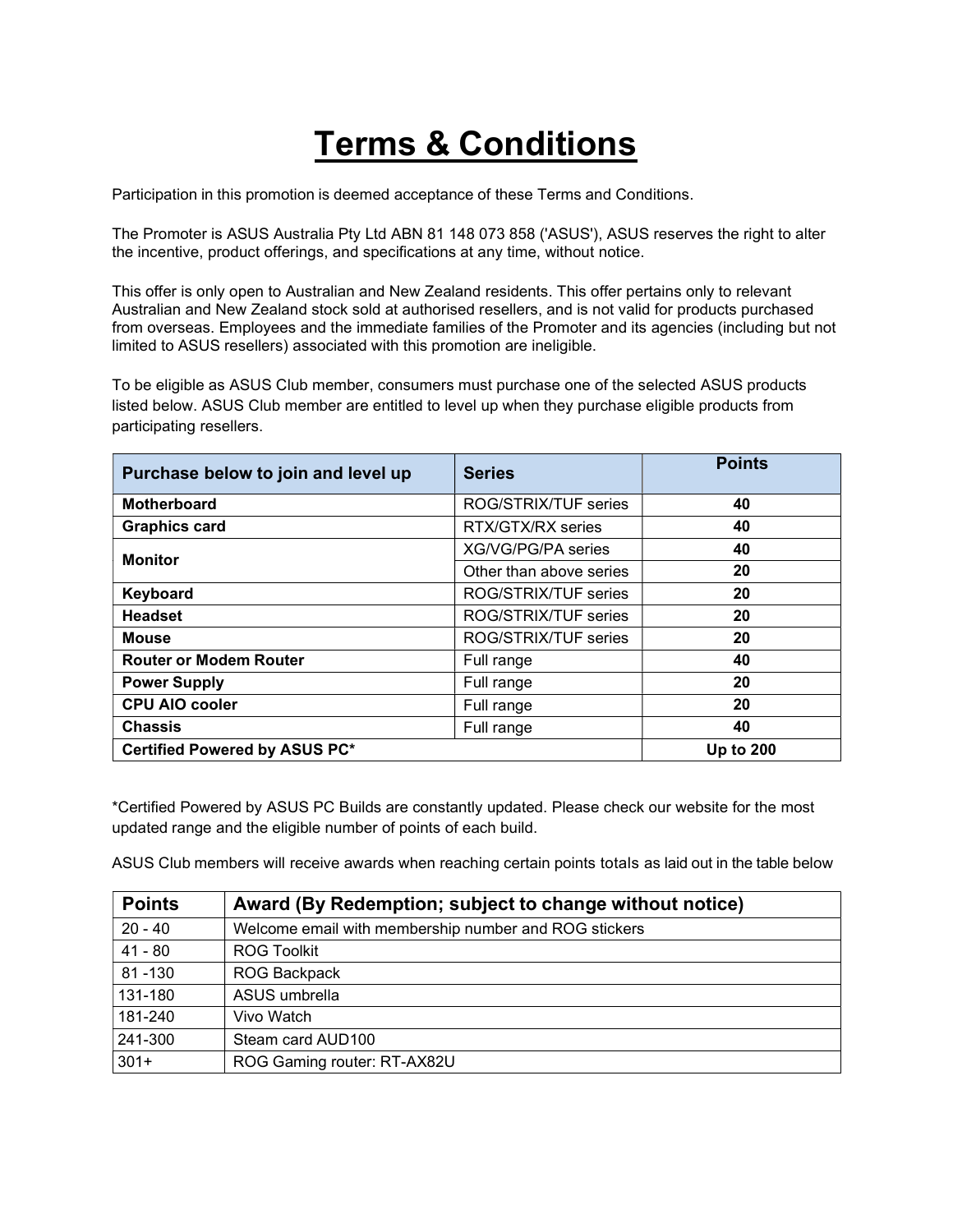The ASUS club will start on the 1<sup>st</sup> December 2020 and will be an ongoing program. The stock needs to have been purchased on or after the 1<sup>st</sup> December 2020 to be entitled for the program. The membership point balance will be reset to 0 points every 12 months from the membership start date. Members need to register each purchase separately in order to accumulate points. The corresponding incentives/rewards will be sent to the user's registered address or email address.

- 1. Product registration and gaining points are for those fully paid purchases at that point in time.
- 2. Membership start date corresponds with the registration date of the member's first eligible purchase.
- 3. ASUS club members must submit their purchase details within 30 days of the purchase's invoice date to be eligible to accumulate points.
- 4. This offer is not valid for rental or leasing agreements.
- 5. Incentives are non-transferable, assignable or exchangeable for other goods or services.
- 6. For the same product category, the annual maximum registration is once; for example, If a participant purchases 1 ROG Chakram mouse and 1 ROG Gladius II mouse, only 1 unit is entitled to get 20 points within one membership year for the ASUS Mouse category.
- 7. Each award will be sent once only. For example, if an ASUS club member reaches 141 points and receives one Vivo Watch, when they reach 181-220 points, it won't be another award within the same level range.
- 8. If ASUS club member purchased a PBA PC system, the ASUS parts used inside the system (e.g. Motherboard, Graphics card, etc.) will not able to be registered for extra points on the purchase within the same membership year. Please see step 6 for the additional explanation.

In order to make a valid registration, participants must follow the below steps and upload their claim using the online section for redemption; the redemption must contain mandatory proofs of ownership and a mandatory proof of purchase. No other claim mechanism is valid:

## Steps:

- Fill out the necessary details using the online form on ASUS club event site
- Provide the product serial number and serial number photo on product; for PC build, only PC photo is required
- Provide purchase invoice photo/copy/scan

\*The invoice must contain legible and legitimate details of the store including: Store name, ABN/GST#, address, phone number and product code or name. (This information should be on the invoice)

- Incomplete, indecipherable, or illegible registrations will be deemed invalid.
- It is the responsibility of the participant to provide the correct email and delivery address in order to receive the rewards/incentives.
- The registration will be deemed void if forged, manipulated or tampered with in any way. The purchase date is determined by the date on the store tax invoice submitted by the customer with the claim.
- The Promoter reserves the right, at any time, to verify the validity of claims (including contacting the place of purchase) and claimants (including a claimant's identity, age, and place of residence) and to disqualify any claimant who submits a claim that is not in accordance with these Terms and Conditions or who tampers with the claim process.